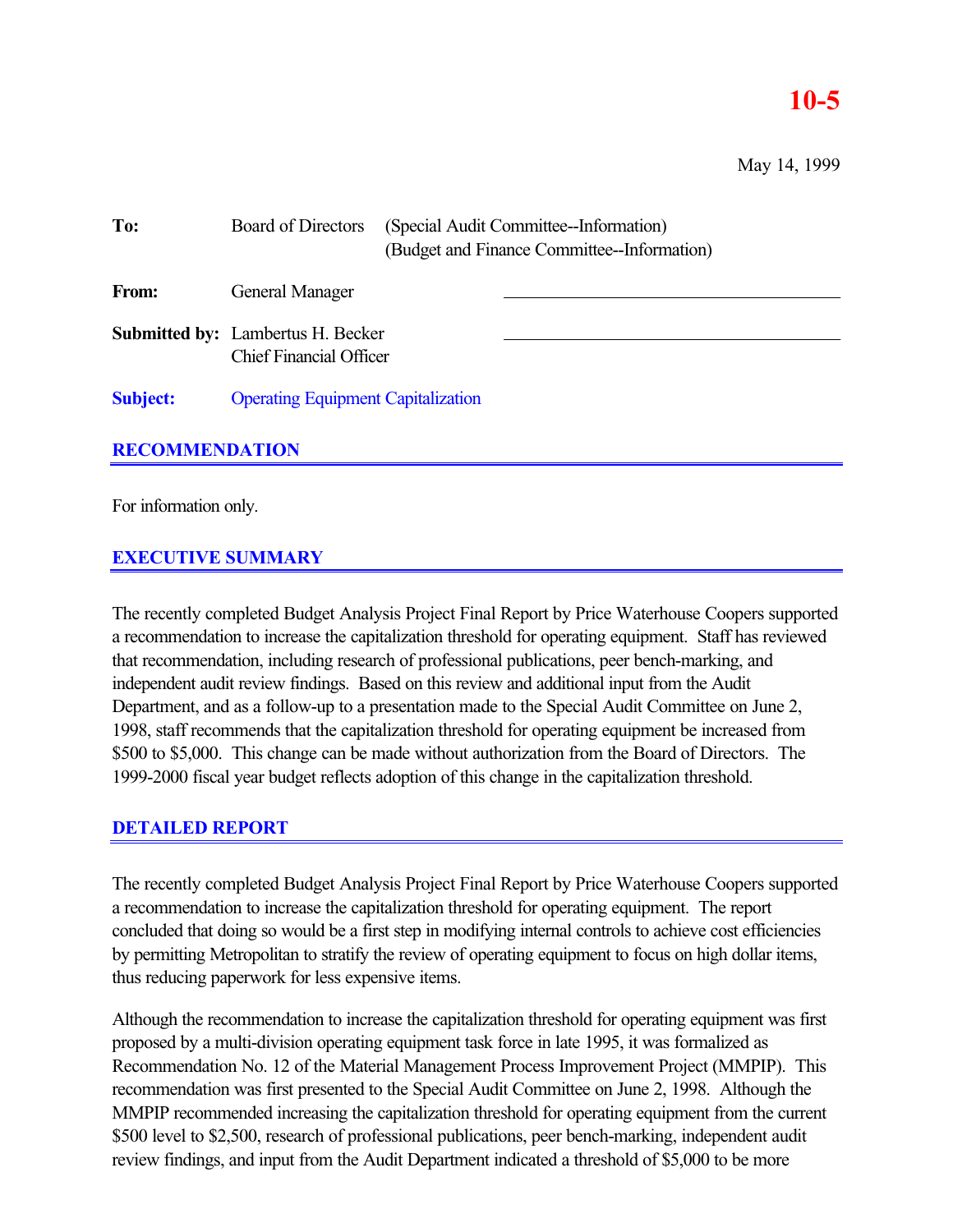appropriate. While the committee generally concurred with the recommendation, it requested that staff complete the move to Union Station and document the procedures for tracking operating equipment that falls below the proposed new threshold before implementing the change. Operating Policy F-01 is being modified to reflect the proposed capitalization threshold change so that all procedures currently in place to track equipment valued at less than \$500 will be applied to equipment less than \$5,000.

Recently updated benchmarking of five comparable agencies confirms that our capitalization threshold is too low. The results are as follows:

| <b>AGENCY</b>                            | CAPITALIZATION THRESHOLD |
|------------------------------------------|--------------------------|
| Los Angeles Dept. of Water & Power       | \$1,000                  |
| East Bay Municipal Utility District      | \$5,000                  |
| California Department of Water Resources | \$5,000                  |
| Metropolitan Transportation Authority    | \$2,500                  |
| West Basin Municipal Water District      | 500                      |

Staff also found supporting justification in a number of professional publications over the last several years, including:

- ! Government Finance Officers Association (GFOA) publication, *Recommended Practices for State and Local Governments* (1997): In this publication, the GFOA concluded that a principal objective for capitalization thresholds should be to meet the anticipated needs of the users of the governmental agency's external financial reports. GFOA recommended that in no case should a governmental agency establish a capitalization threshold of less than \$1,000 for any individual item.
- ! Governmental Accounting, Auditing and Financial Reporting (GAAFR) (May, 1997): This issue states that the GFOA was motivated to make these recommendations because it believes that many state and local governments are using unreasonably low capitalization thresholds that needlessly add to the cost and complexity of fixed asset systems without providing any substantial compensating benefits.
- $\Box$  Ernst & Young (E&Y) assessment of the operating equipment management process (1995): The final report found that while MWD "exhibits leading practices in several areas," it maintained a low capitalization threshold at \$500. As a result, E&Y recommended that the threshold be increased to \$1,000 or greater.
- $\Box$  OMB Circular A-87 (May 1995): This publication refers to "equipment" as an article of non-expendable, tangible personal property having a useful life of more than one year and an acquisition cost which equals the lesser of (a) the capitalization level established by the governmental unit for financial statement purposes, or (b) \$5,000. It also states that items of